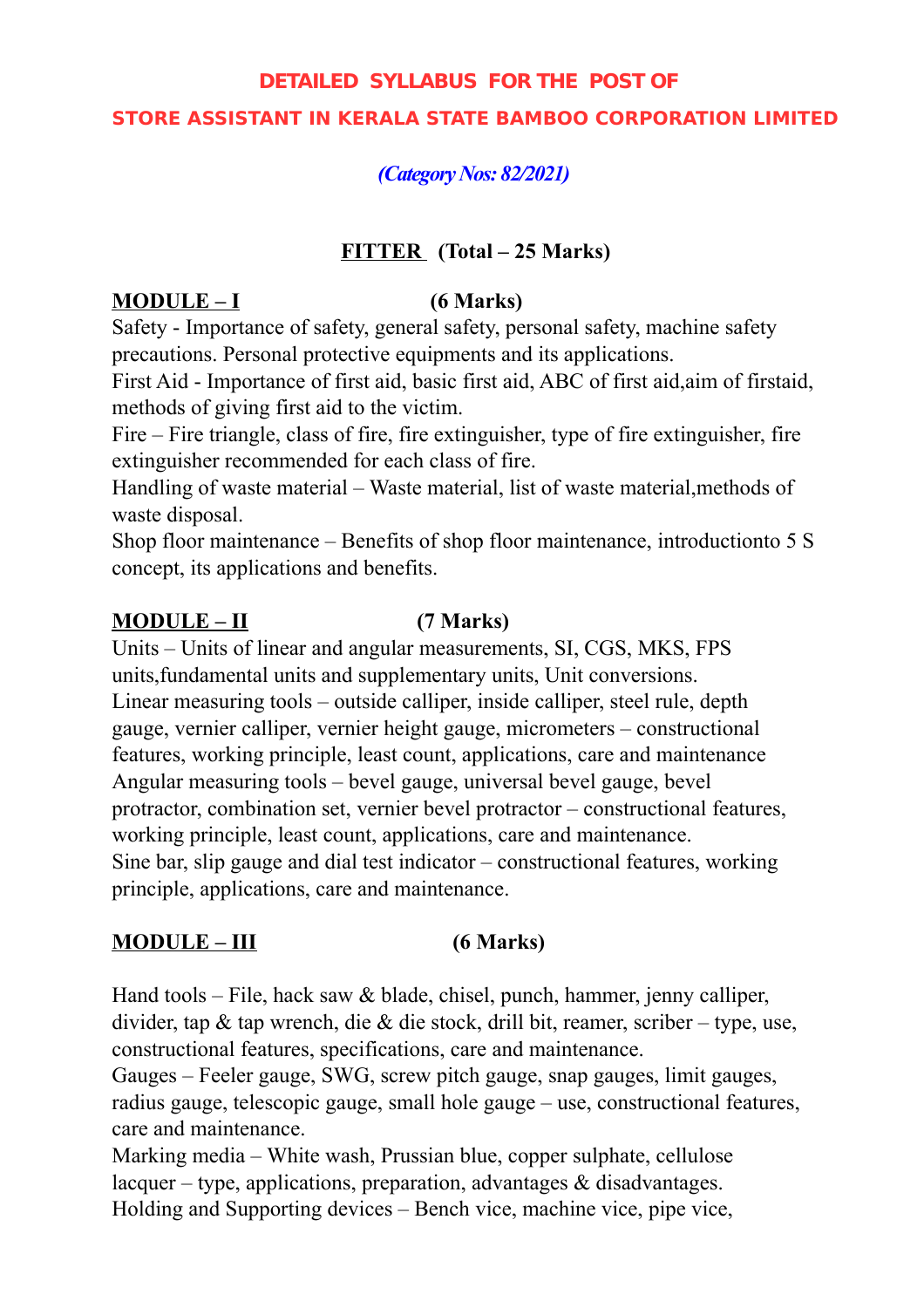hand vice, pin vice, tool makers vice, V-block, parallel block, surface plate, angle plate, marking off table – type, use, constructional features, specifications, care and maintenance.

# **MODULE – IV (6 Marks)**

Engineering materials – metals  $\&$  non metals

Metals – ferrous metals – pig iron, wrought iron, cast iron, plane carbon steel – ore, manufacturing process, properties, uses, melting points.

Non ferrous metals – copper, aluminium, tin, led, zinc – ore, manufacturing process, properties, uses, melting points.

Furnaces – cupola furnace, blast furnace – other making process of metals. Heat treatment process – hardening, tempering, annealing, normalizing,

case hardening – process, applications, important temperatures points. Importance of safety and general precautions observed in welding shop Welding – principle of welding, types of welding – forge welding, arc welding, Gas welding , method of operation, tools and equipments used for welding – arc Welding equipments, gas welding plant, gases used in gas welding, types of Flames, types of joints in welding.

Soldering – Soldering iron – type, specification, uses, Solder – soft solder, hard solder, composition of various type of solder and their applications, Heating media of soldering iron, flux type, selection and applications

Rivets – Type, size and selection for various works, method of riveting

# **MECHANICAL (Total – 25 Marks)**

# **MODULE – V (8 Marks)**

Introduction to Engine: Description of internal &external combustion Engines, Classification of IC engines, Principle & working of 2&4-stroke diesel engine, compression ignition Engine (C.I), Principle of Spark Ignition Engine(SI), Differentiate between 2-Stroke and 4 stroke, C.I Engine and S.I Engine

Petrol Engine Basics: 4-stroke spark-ignition Engines- Basic 4-stroke Principles. Spark- ignition Engine components- Basic Engine components, Engine Cams & camshaft, Engine Power transfer, Scavenging, Counter weights, Piston Components.

Intake & exhaust systems –Electronic fuel injection Systems, Exhaust systems.

Intake system components, Air cleaners, Carburettor air Cleaners, EFI air cleaners, Intake manifolds, Intake air Heating.

Gasoline Fuel Systems:Description of Gasoline fuel, Gasoline fuel characteristics, Controlling fuel burn, Stoichiometric ratio, Air, density, Fuel supply system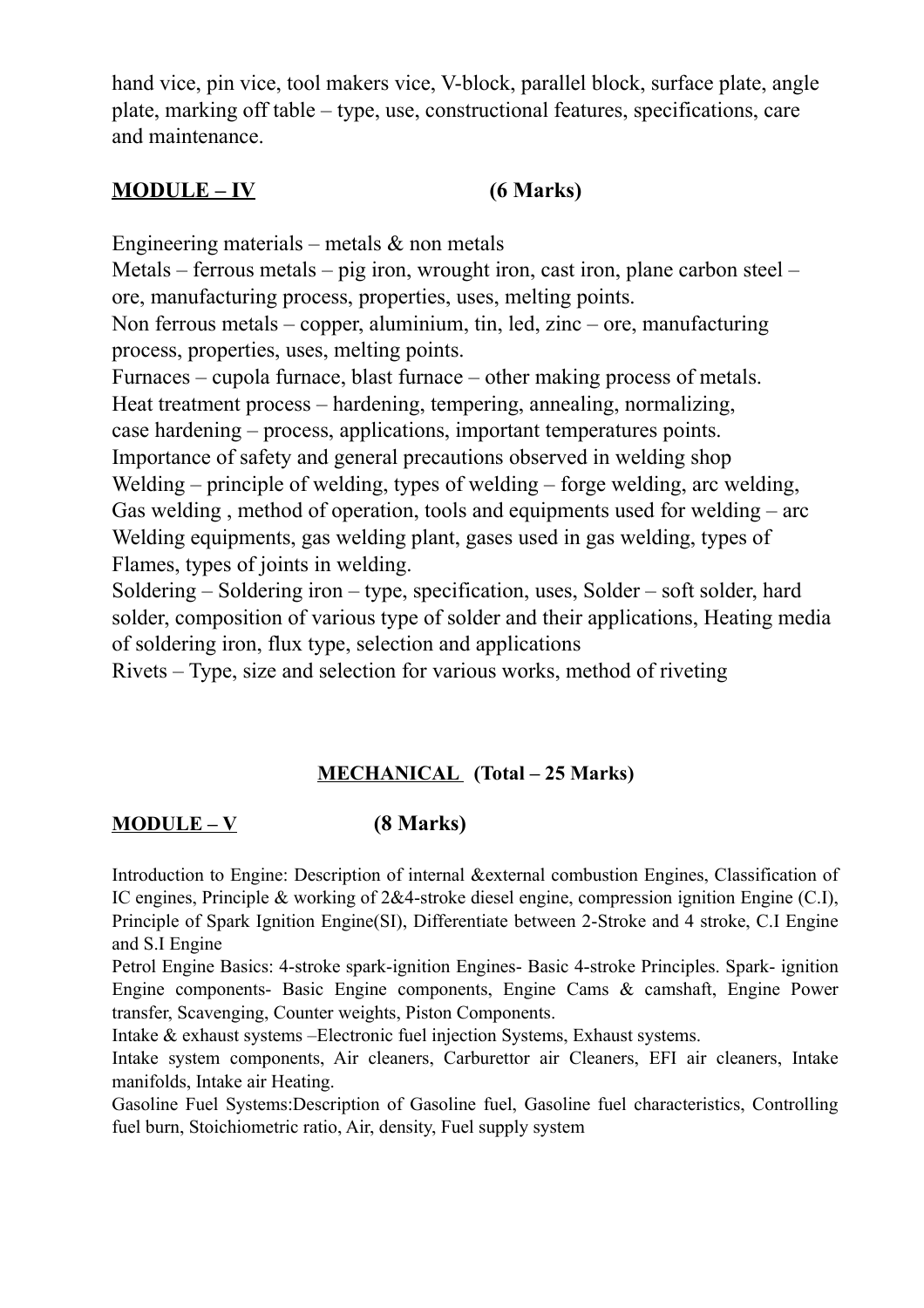# **MODULE – VI (9 Marks)**

Power Transmission – Belt drive, chain drive, gear drive

Belt drive – types of belt, size, specification, material, selection of type of belt, advantages and disadvantages of belt drive, calculation of length of belt and slip.

Chain drive – Types of chain, types of sprocket, specification of chain and sprocket, advantages and disadvantages of chain drive.

Gear drive – Type of gear, parts of gear, type of gear drives, specifications, advantages and disadvantages of gear drive, calculation of gear drive.

Other elements in power transmission – pulleys, shaft, bearing, clutches, keys, pins – type, specification, uses.

Lubrications – methods of lubrication, lubricants used, method of application, uses.

## **MODULE – VII (8 Marks)**

Limit, Fit, Tolerance – interchangeability, necessity in engineering field, definition BIS, definition and type of limit, terminology of limits and fits, basic size, actual size, deviation, high and low limits of size, zero line, tolerance zone.

Different standard systems of fits and limits, British standard systems, BIS systems.

Methods of expressing tolerance as per BIS.

Fit – definition, type – clearance, transition, interference – description of each.

Limit systems – hole basis and shaft basis systems.

Fundamental deviations and fundamental tolerance.

Thread – Types of thread, features of thread, applications of thread, thread cutting operations.

## **ELECTRICAL (Total – 25 Marks)**

## **MODULE – VIII (8 Marks)**

Fundamentals of electricity, definitions, units & effects of electric current. Conductors and insulators.

Conducting materials and their comparison.

## **MODULE – IX (9 Marks)**

Ohm's Law; Simple electrical circuits and problems-Kirchoff's Laws and applications.

Series and parallel circuits - Open and short circuits in series and parallel networks Laws of Resistance and various types of resistors.- Wheatstone bridge; principle and its applications.

Effect of variation of temperature on resistance. Different methods of measuring the values of resistance. Series and parallel combinations of resistors.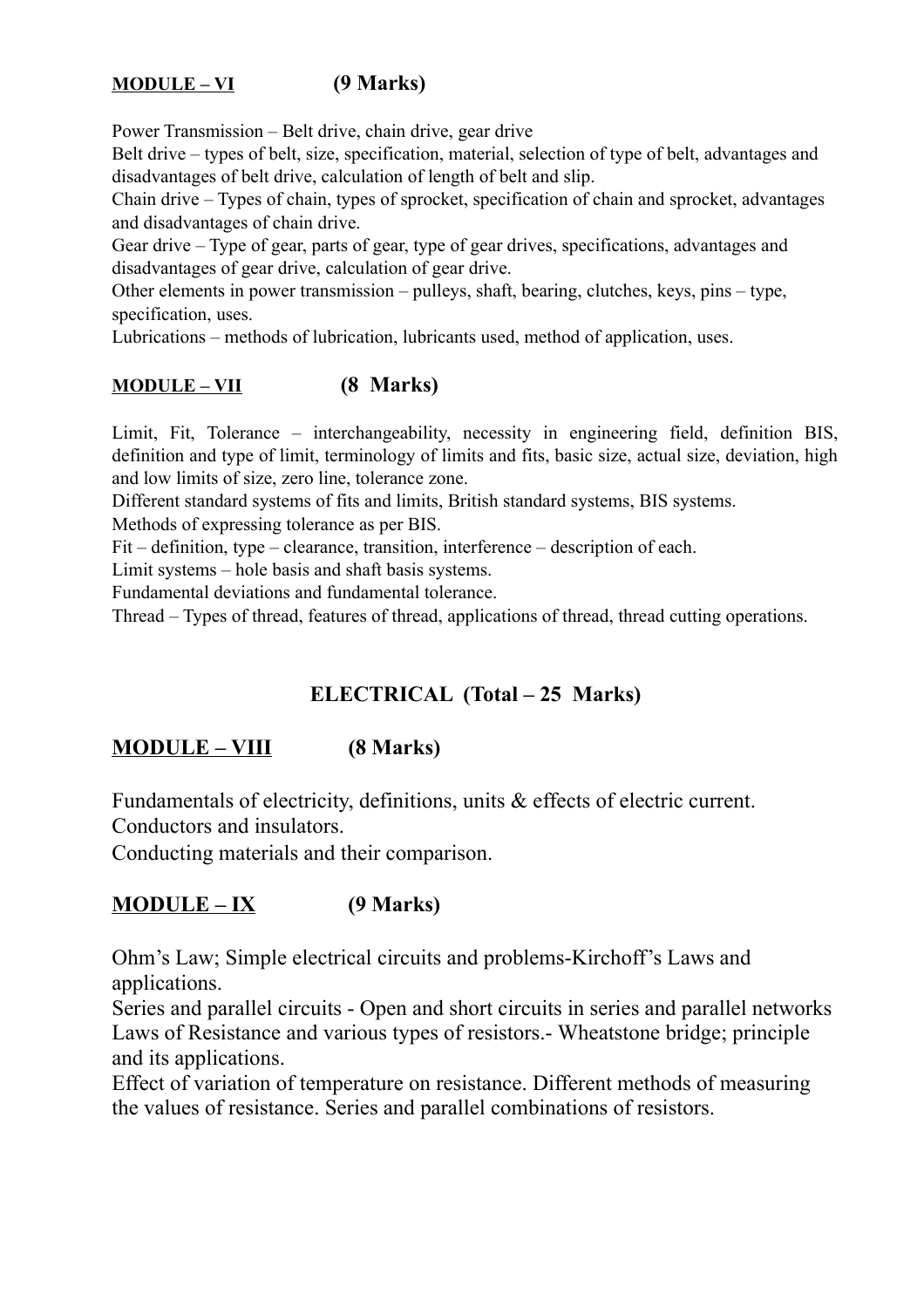# **MODULE – X (8 Marks)**

Conventional and nonconventional sources of energy and their comparison. Power generation by thermal and hydel power plants Various ways of electrical power generation by non-conventional methods. Power generation by solar and wind energy. Principle and operation of solar panel.

## **CIVIL ( 25 Marks)**

#### **MODULE: 1 BASIC ENGINEERING DRAWING (2 marks)**

Drawing instruments, Uses, Layout of drawing sheet, Types of lines, Lettering, Dimensioning, Types of Scales, Plane geometrical construction, Conic section, Projection.

#### **MODULE:2 BUILDING MATERIALS AND CONSTRUCTION (2 marks)**

Properties of engineering materials, Building Stones, bricks , lime, timber, tiles , sand, cement mortar and concrete, Admixtures, Ferrous metals, Non ferrous metals, Glass, Protective materials

#### **MODULE:3 BUILDING CONSRTUCTION (3 marks)**

Stone masonry, Brick masonry, composite masonry, Foundation, Bearing capacity of soil, Scaffolding shoring and underpinning, Damp proofing water proofing and termite proofing, Arches, lintels, stairs, RCC -introduction, uses materials proportions Formwork including bending of bars and construction reference of BIS code, RCC lintel, column, slab, beam, footings, Method of mixing concrete, slump test Steel structures – Common forms of steel sections, Tension and compression member, Types of riveted joints, welded joints, Doors and windows, Roofs, Floors and floorings

### **MODULE:4 BUILDING DRAWING AND ESTIMATING (3 marks)**

Building rules and byelaws, Provision of safety for buildings , types of estimate, Sanctions, , Rules and methods of measurements of works, Rate analysis, labour, materials, schedule of rates, Valuation- terms

#### **MODULE:5 IRRIGATION ENGINEERING (2 marks)**

Terms used in irrigation, Water requirements of crops, Wiers and barrages, storage and diversion headwork, Reservoir, Dams, Canals, Cross drainage works, Hydroelectric projects and Turbines

### **MODULE:6 SURVEYING (3 marks)**

.

Chain surveying- principles-instruments used , Filed book plotting, compass surveying, Planetable surveying, Levelling and contouring, Curves, Theodolite

Area and volume calculation

Introduction to total station , Types of total station , Measurement with total station , Charecteristic and features of Total station , Global positioning systems